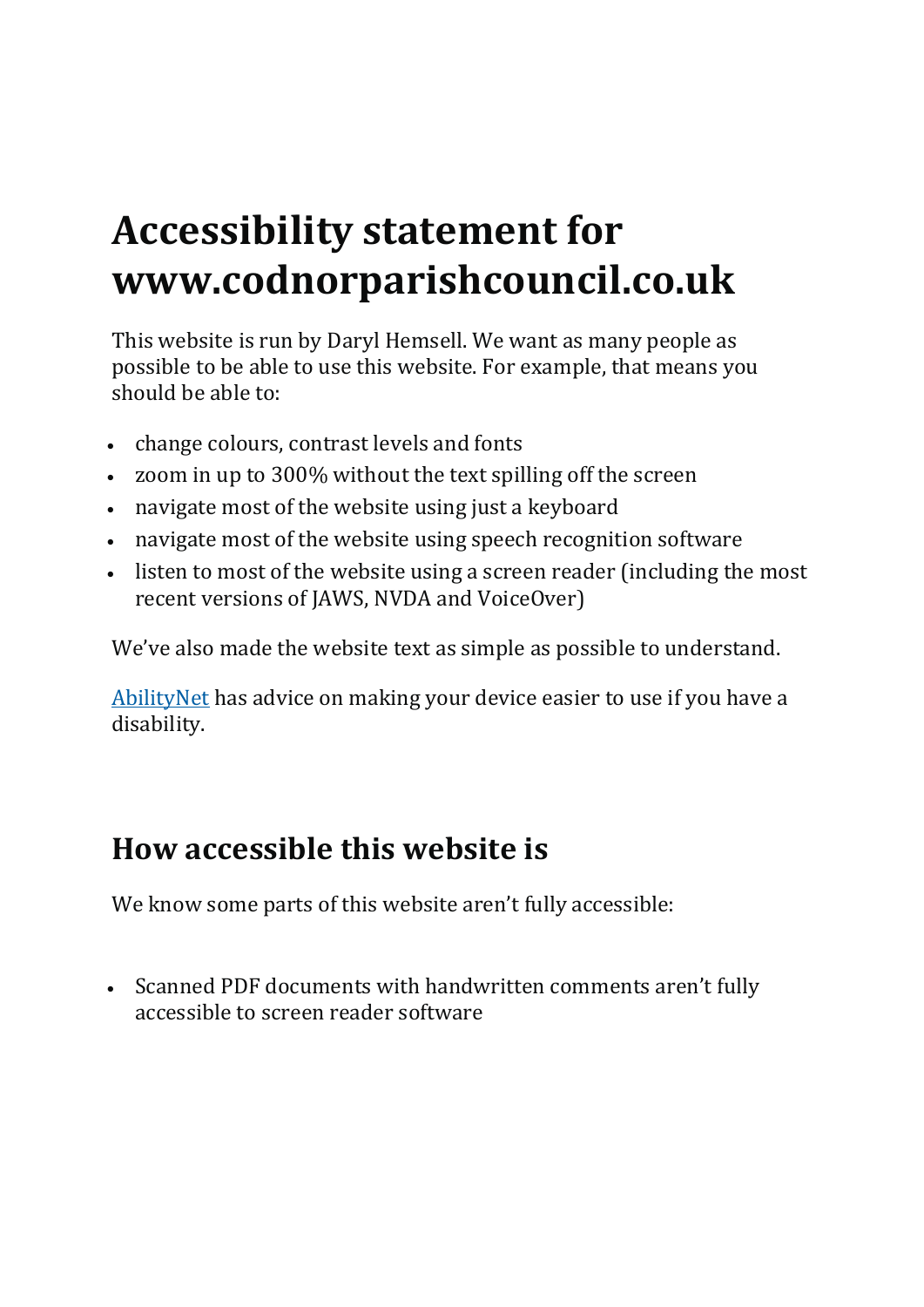### **What to do if you can't access parts of this website**

If you need information on this website in a different format like accessible PDF, large print, easy read, audio recording or braille:

- Email: [clerk@codnorpc.co.uk](mailto:clerk@codnorpc.co.uk)
- Call: 01332 660179

We'll consider your request and get back to you in 5 working days.

### **Reporting accessibility problems with this website**

• We're always looking to improve the accessibility of this website. If you find any problems that aren't listed on this page or think we're not meeting accessibility requirements, contact: Andrew Sharpe Email: <clerk@codnorpc.co.uk> Call: 01332 660179

#### **Enforcement procedure**

The Equality and Human Rights Commission (EHRC) is responsible for enforcing the Public Sector Bodies (Websites and Mobile Applications) (No. 2) Accessibility Regulations 2018 (the 'accessibility regulations'). If you're not happy with how we respond to your complaint, [contact](https://www.equalityadvisoryservice.com/) the Equality [Advisory](https://www.equalityadvisoryservice.com/) and Support Service (EASS).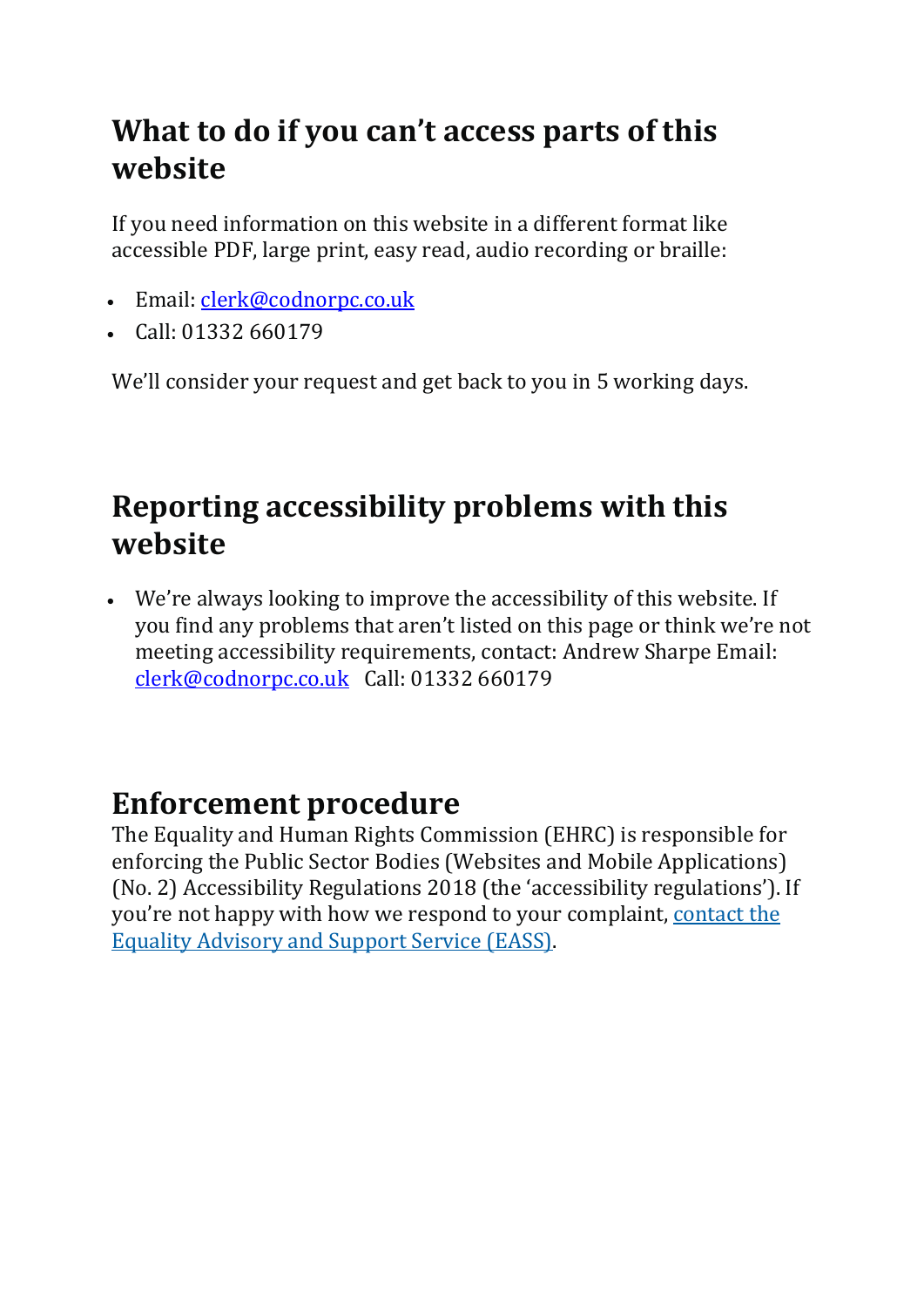# **Technical information about this website's accessibility**

Codnor Parish Council is committed to making its website accessible, in accordance with the Public Sector Bodies (Websites and Mobile Applications) (No. 2) Accessibility Regulations 2018.

This website is partially compliant with the Web Content [Accessibility](https://www.w3.org/TR/WCAG21/) [Guidelines](https://www.w3.org/TR/WCAG21/) version 2.1 AA standard, due to the non-compliances listed below.

# **Non accessible content**

The content listed below is non-accessible for the following reasons.

• Scanned PDF documents which have handwritten comments

### **Non compliance with the accessibility regulations**

Some PDF images don't have a text alternative, so the information in them isn't available to people using a screen reader. This doesn't meet WCAG 2.1 success criterion 1.1.1 (Scanned image-text content).

We plan to rectify all scanned image PDFs by September 2020. When we publish new content we'll make sure our use of PDF scanned images meets accessibility standards.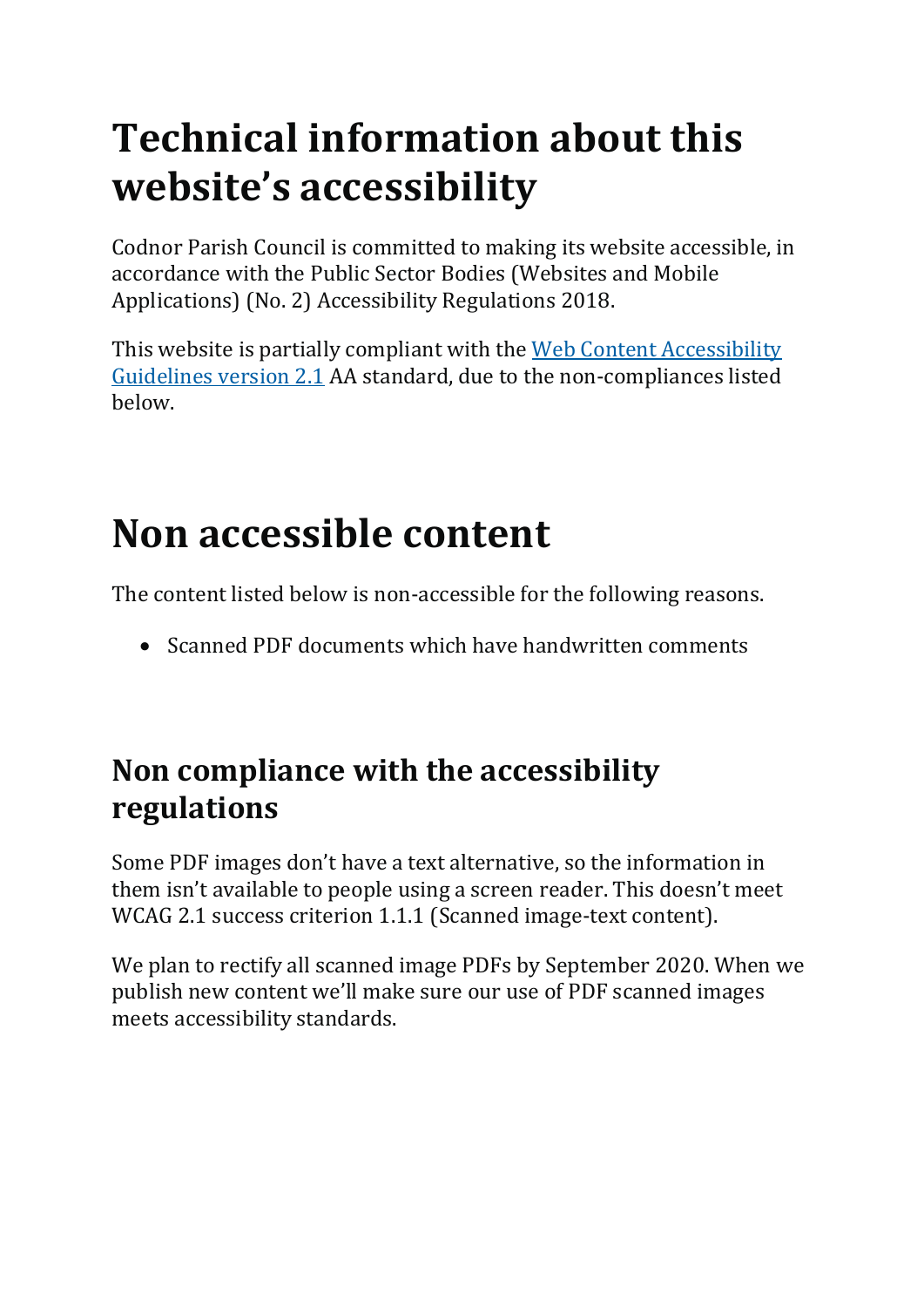#### **Content that's not within the scope of the accessibility regulations**

#### **PDFs and other documents**

Many of our Scanned image PDFs and Word documents don't meet accessibility standards - for example, they may not be structured so they're accessible to a screen reader. This doesn't meet WCAG 2.1 success criterion 4.1.2

Any new PDFs or Word documents we publish will meet accessibility standards.

### **How we tested this website**

This website was last tested on 21/08/19 The test was carried out by Daryl Hemsell

We used this approach to deciding on testing the whole of the website pages and PDF, Documents.

We tested:

• our main website platform, available at <www.codnorparishcouncil.co.uk>